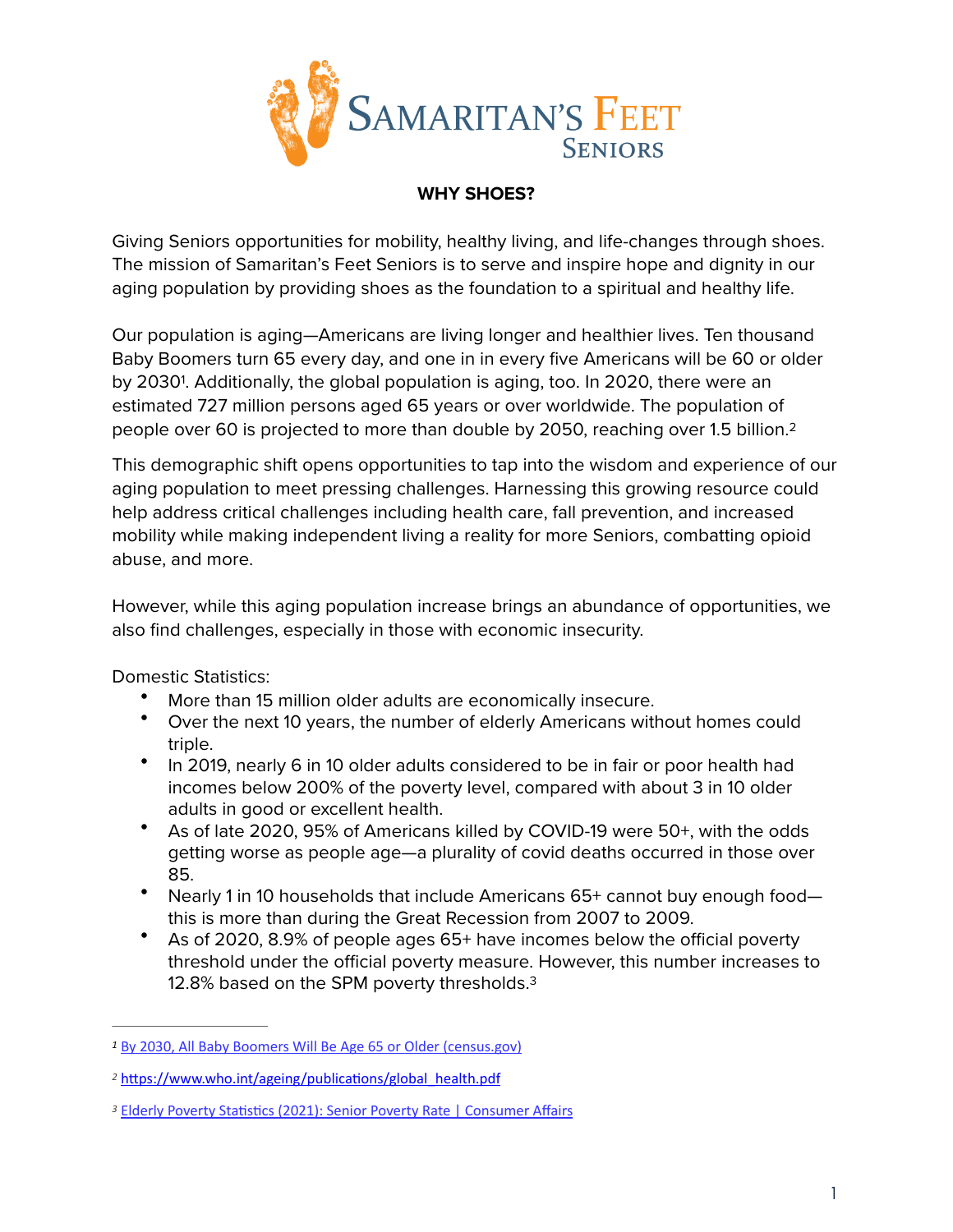- <span id="page-1-5"></span>• Older women are more likely to live in poverty than men because of wage discrimination and having to take time out of the workforce for caregiving.[4](#page-1-0)
- <span id="page-1-6"></span>• Over half of Black and Hispanic seniors aged 65+ have incomes below 200% of the Federal poverty line.<sup>5</sup>
- <span id="page-1-7"></span>• In 2018, 7.3 million older Americans faced the threat of hunger, representing 10% of adults aged [6](#page-1-2)0+ in the U.S.<sup>6</sup>

Global Statistics:

- In 2000, for the first time in history, there were more people over 60 than children below 5.
- Women in 2020 account for 55% of the global population aged 65+.
- By 2030, those over 60 will outnumber those under 15, with the fastest growth of the aging population in the developing world.
- The share of older persons in the global population is expected to increase from 9.3% in 2020 to 16.0 % in 2050.[7](#page-1-3)
- <span id="page-1-8"></span>• Between 2010 and 2050, the number of older people in less developed countries is projected to increase more than 250%, compared with a 71% increase in developed countries.
- The 85+ population is projected to increase 351% between 2010 and 2050.
- By mid-century, one in six people globally will be aged 65+.
- The top five countries with the oldest population in 2020 (in order) are: China, India, United States, Japan, and the Russian Federation.

These statistics provide evidence that the senior population is growing significantly, along with their needs. Thus, Samaritan's Feet has established Samaritan's Feet Seniors to better address this demographic. Poverty affects older adults differently than other demographics—these individuals are especially vulnerable to economic instability when their physical health, cognitive abilities, and social networks decline.

<span id="page-1-9"></span>The aging process is associated with changes to the aspect, biomechanics, structure, and function of the foot. It may present itself through foot conditions, pain, disability, and other overall health problems that constitute a major public health concern[.8](#page-1-4)

Also, the prevalence of epidemiological research found an increase in foot problems as a consequence of increasing life expectation. Several studies also suggested that such

<span id="page-1-0"></span><sup>&</sup>lt;sup>[4](#page-1-5)</sup> Older Women and Poverty (justiceinaging.org)

<span id="page-1-1"></span>*[<sup>5</sup>](#page-1-6)* [How Many Seniors Live in Poverty? – Issue Brief – 9262 | KFF](https://www.kff.org/report-section/how-many-seniors-live-in-poverty-issue-brief/)

<span id="page-1-2"></span>[<sup>2020-</sup>The State of Senior Hunger in 2018.pdf \(feedingamerica.org\)](https://www.feedingamerica.org/sites/default/files/2020-05/2020-The%25252520State%25252520of%25252520Senior%25252520Hunger%25252520in%252525202018.pdf) *[6](#page-1-7)*

<span id="page-1-3"></span><sup>&</sup>lt;sup>[7](#page-1-8)</sup> https://www.who.int/ageing/publications/global\_health.pdf

<span id="page-1-4"></span>[<sup>8</sup>](#page-1-9) https://pubmed.ncbi.nlm.nih.gov/28826743/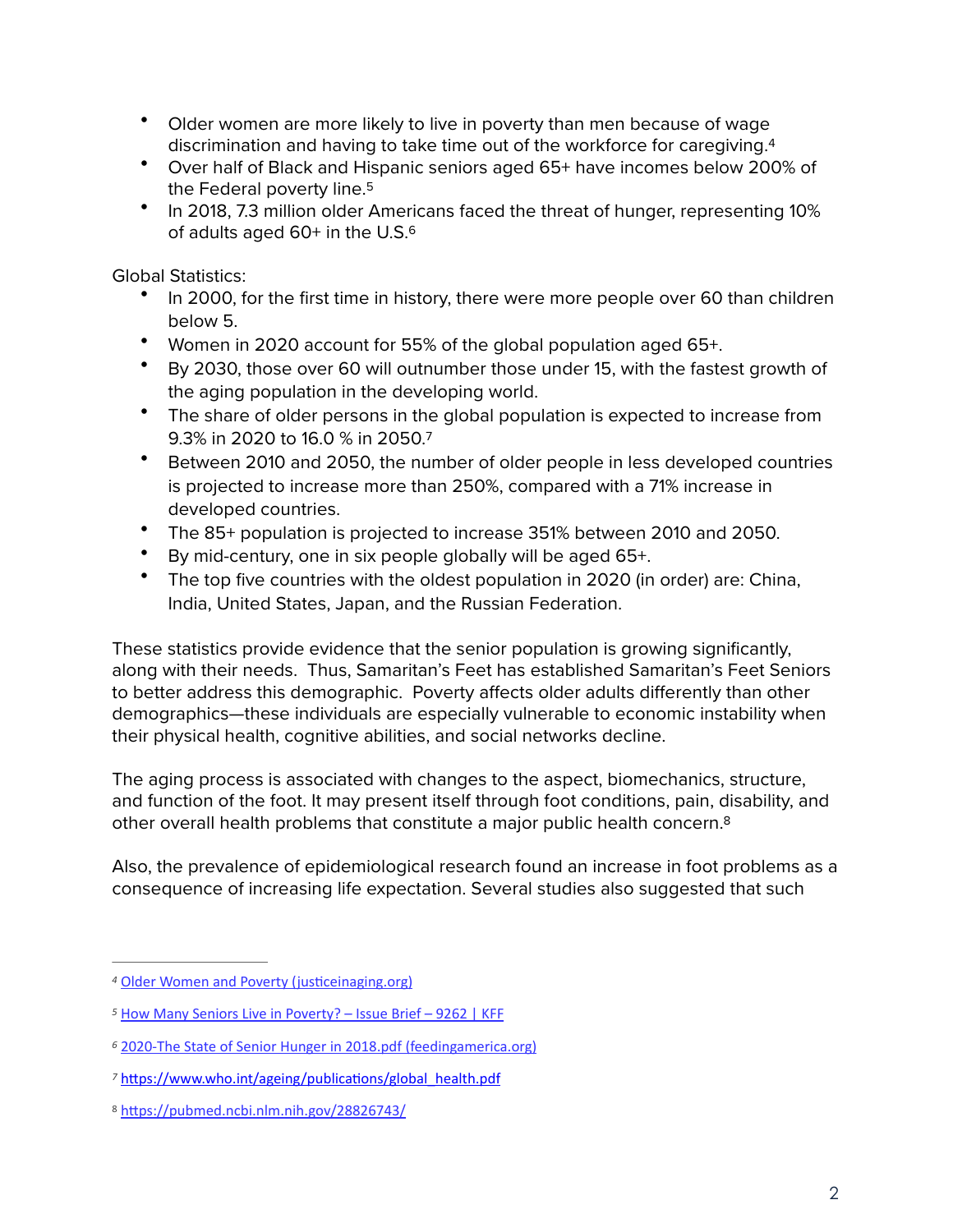<span id="page-2-6"></span>foot disorders currently affect between 71% and 87% of older patients and are a frequent cause of medical and foot care[.9](#page-2-0)

Thus, these problems are extremely common conditions in the general population, especially in the elderly. Foot problems are common in seniors and are associated with balance impairment, increase risk of falls, difficulty putting on shoes, fractures, restricted mobility, and performance of activities of daily living that can produce serious physical, mental, and social consequences for our aging population. Seniors with a history of multiple falls have greater foot impairment than non- or once-only fallers[.10](#page-2-1)

<span id="page-2-8"></span><span id="page-2-7"></span>Incorrectly fitting footwear is common in seniors and is strongly associated with forefoot pathology and foot pain. These findings highlight the need for footwear assessment in the management of foot problems in older people.<sup>11</sup>

A variety of disorders can affect the feet. There are several systemic diseases, or diseases that affect the whole body, that either display symptoms in the feet or affect the health of the feet. Common systemic diseases that affect the overall health of the feet, and the patient's ability to walk comfortably, include gout, diabetes mellitus, neurological disorders, and arthritis.[12](#page-2-3)

<span id="page-2-9"></span>Lack of proper footwear can have a negative impact on an individual's health and wellbeing, the ability to live independently, community involvement, and economic stability.

Every second of every day, an older adult (age 65+) suffers a fall in the United States, making falls the leading cause of injury and death amongst seniors. Over 36 million adults fall each year, resulting in more than 32,000 deaths. Every year, about 3 million older adults are treated in emergency departments for a fall injury, with one out of every five falls causing an injury, such as broken bones or a head injury. Each year, at least 300,000 seniors are hospitalized for hip fractures caused by falling[.13](#page-2-4)

<span id="page-2-11"></span><span id="page-2-10"></span>The available evidence indicates that although foot pain is common and disabling in older people, conservative interventions such as routine foot care, footwear advice, and foot orthoses are effective at reducing foot pain and may also assist in maintaining mobility and independence in this age group.<sup>14</sup>

<span id="page-2-0"></span><sup>&</sup>lt;sup>[9](#page-2-6)</sup> https://pubmed.ncbi.nlm.nih.gov/28826743/

<span id="page-2-1"></span><sup>&</sup>lt;sup>10</sup> [Foot disorders in the elderly: A mini-review - PubMed \(nih.gov\)](https://pubmed.ncbi.nlm.nih.gov/28826743/)

<span id="page-2-2"></span> $11$  https://pubmed.ncbi.nlm.nih.gov/28826743/

<span id="page-2-3"></span><sup>&</sup>lt;sup>12</sup> [Chronic foot pain in older people - PubMed \(nih.gov\)](https://pubmed.ncbi.nlm.nih.gov/27451329/)

<span id="page-2-4"></span>[<sup>13</sup>](#page-2-10)https://www.cdc.gov/injury/features/older-adult-falls/index.html

<span id="page-2-5"></span><sup>14</sup>[Chronic foot pain in older people - PubMed \(nih.gov\)](https://pubmed.ncbi.nlm.nih.gov/27451329/)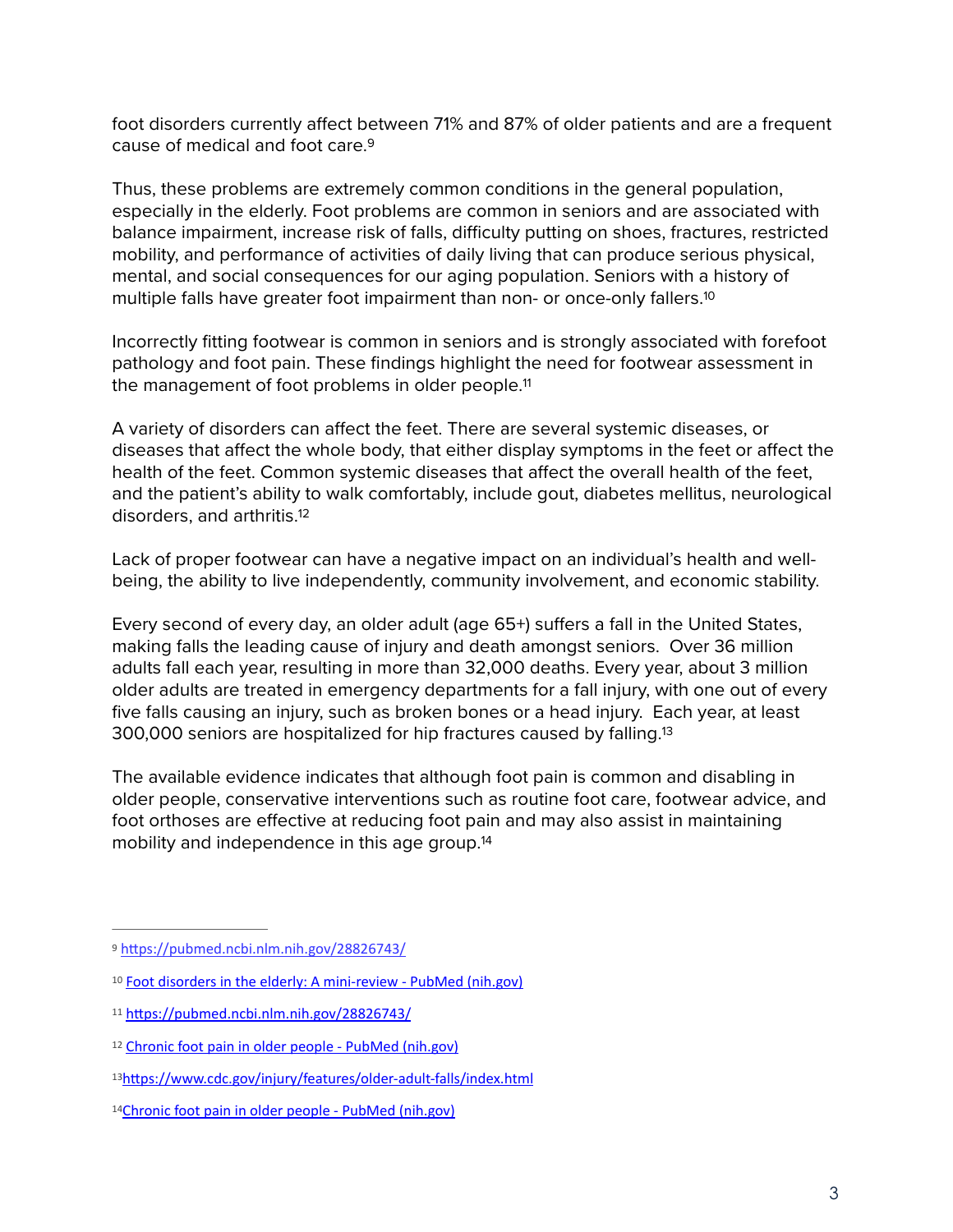Research has identified many conditions that contribute to falling, called risk factors. Many risk factors can be changed or modified to help prevent falls. Three of those risks are difficulties with walking and balance, foot pain, or poor footwear. Shoes that are associated with increased risk of falling include: wearing shoes with inadequate fixation (no laces, straps, or buckles), increased heel height (greater than 4.5 cm), narrow heel (less than 20% width of the heel), and a reduced contact area of the sole and smooth tread. Providing interventions for older individuals with foot pain and high plantar pressures may result in a reduced risk of falling. These interventions could include footwear with better cushioning under areas of high pressure as well as podiatric care, which includes lesion debridement or orthotic treatment.<sup>15</sup>

<span id="page-3-2"></span>Additional foot problems are (in order of prevalence): hallux valgus, lesser toe deformities, plantar calluses, and corns on the toes. The presence of foot problems was associated with decreased performance on functional ability tests such as stair ascent and alternate stepping. This suggested that certain forefoot deformities could compromise balance in elderly patients during dynamic gait.[16](#page-3-1)

Why shoes? Over 30 years ago, a young Nigerian boy, Manny Ohonme, received his first pair of shoes at the age of nine. It changed his life and now he wants give others that same opportunity for change and impact. Samaritan's Feet wants to inspire hope through the gift of shoes, the act of washing feet, and encouragement to those who need it most. Samaritan's Feet believes that a new a pair of shoes and the act of foot-washing can:

- <span id="page-3-3"></span>• Provide protection for older adults from falls, while increasing mobility and independence.
- Protect feet and decrease the possibility of getting a foot-borne disease.
- Propel towards a more comfortable, happy life while inspiring dignity and hope.

Samaritan's Feet takes the responsibility and opportunity to promote good health as well as sharing hope very seriously. Samaritan's Feet partners with medical personnel and organizations to provide treatment, supplies, and proper medication for those in need.

By the establishment of Samaritan's Feet Seniors, we are expanding our reach and mission of not only zero shoeless children but zero shoeless seniors. In addition to our message of hope and washing the feet of those in need, the Senior program will give Seniors a pair of anti-slip, lightweight shoes to improve foot health and mobility, while also providing them with dignity and hope. This will help those already suffering from foot-borne diseases and immobility. Shoes help provide, protect, and propel.

Since its founding in 2003, Samaritan's Feet has distributed and washed the feet of over 8.2 million people. Samaritan's Feet has served in over 440 U.S. cities and in 108 countries while establishing affiliate offices in Argentina, Brazil, Hong Kong, Nigeria, Peru,

<span id="page-3-0"></span><sup>&</sup>lt;sup>[15](#page-3-2)</sup> Preventing Falls in The Elderly: Where DPMs Can Have an Impact | Podiatry Today

<span id="page-3-1"></span><sup>&</sup>lt;sup>[16](#page-3-3)</sup> Preventing Falls in The Elderly: Where DPMs Can Have an Impact | Podiatry Today